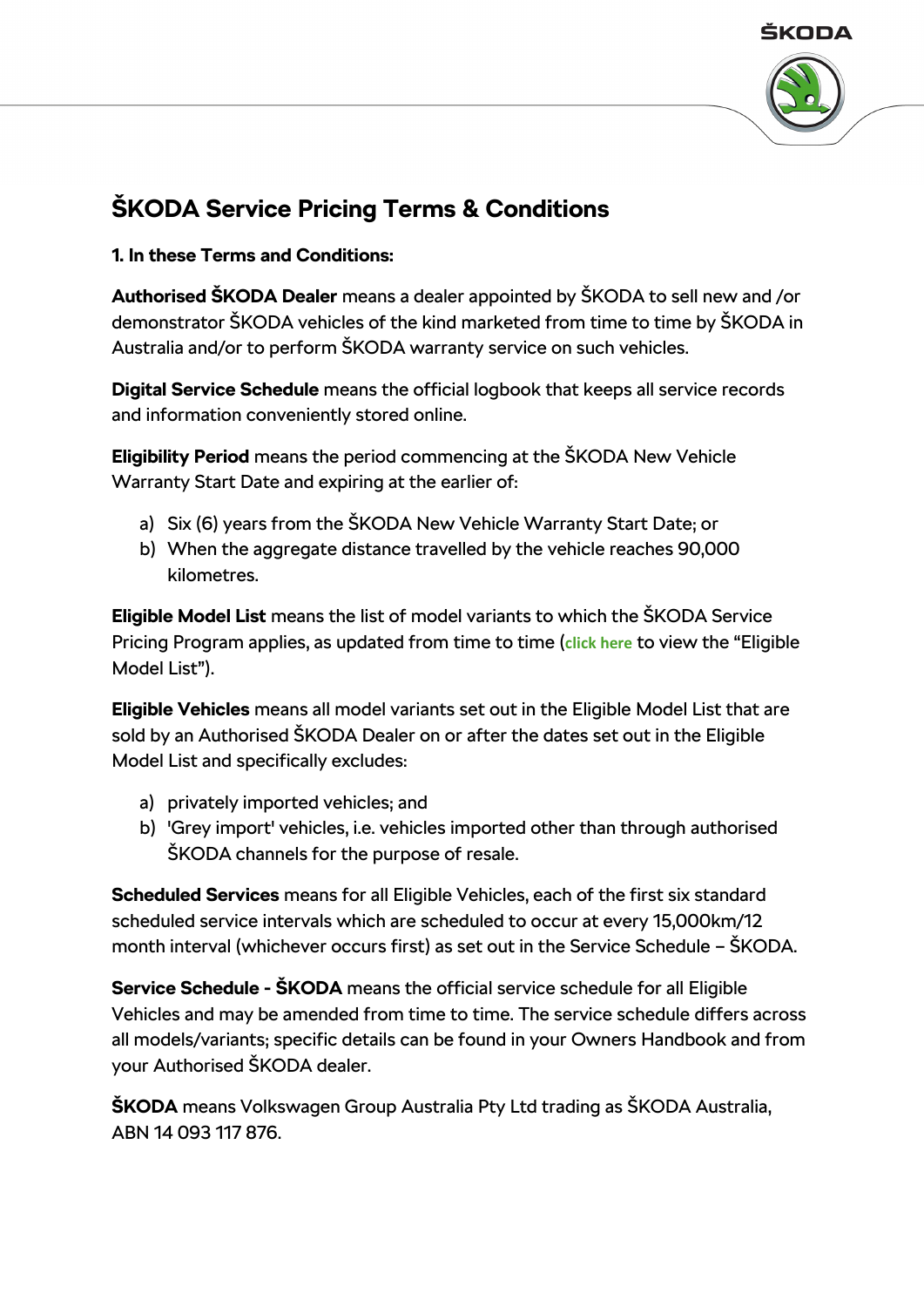



**ŠKODA Service Price** means the maximum price for a specified Scheduled Service as published **[here](https://au.skoda.com.au/service-pricing).** On or before 31 December each year, ŠKODA will publish the maximum price for a specified Scheduled Service that will be applicable and remain fixed from 1 January the following year.

**ŠKODA Service Pricing Program** means the program contemplated by these terms and conditions.

## **ŠKODA New Vehicle Warranty Start Date** means:

- a) In the case of a vehicle which is a company, dealership or demonstrator vehicle, the date on which the vehicle is first registered by ŠKODA or an Authorised ŠKODA Dealer; or
- b) In all other cases the date on which the vehicle is delivered to its first owner by the selling authorised ŠKODA Dealer.

**Pursuant and subject to these Terms and Conditions, the ŠKODA Service Price is available on Eligible Vehicles during the Eligibility Period at participating Authorised ŠKODA Dealers [click here.](http://dealers.skoda-auto.com/959/en-AU)**

**Only participating Authorised ŠKODA Dealers can perform the Scheduled Services for the ŠKODA Service Price.**

### **2. What is covered under ŠKODA Service Pricing?**

The applicable ŠKODA Service Price will cover the standard items in each Scheduled Service as set out in the Service Schedule – ŠKODA.

The standard items in each Scheduled Service are (subject to condition 3 below and the Service Schedule – ŠKODA):

- a) labour;
- b) parts;
- c) lubricants; and
- d) sundries which includes items such as oil and waste recycling and or removal, workshop supplies etc.

It is your responsibility to ensure that you present your vehicle at a participating Authorised ŠKODA Dealer for servicing at each Scheduled Service interval. If you miss any Scheduled Service, the eligibility of a vehicle for the due Scheduled Service will lapse and the ŠKODA Service Price will not apply for that particular service.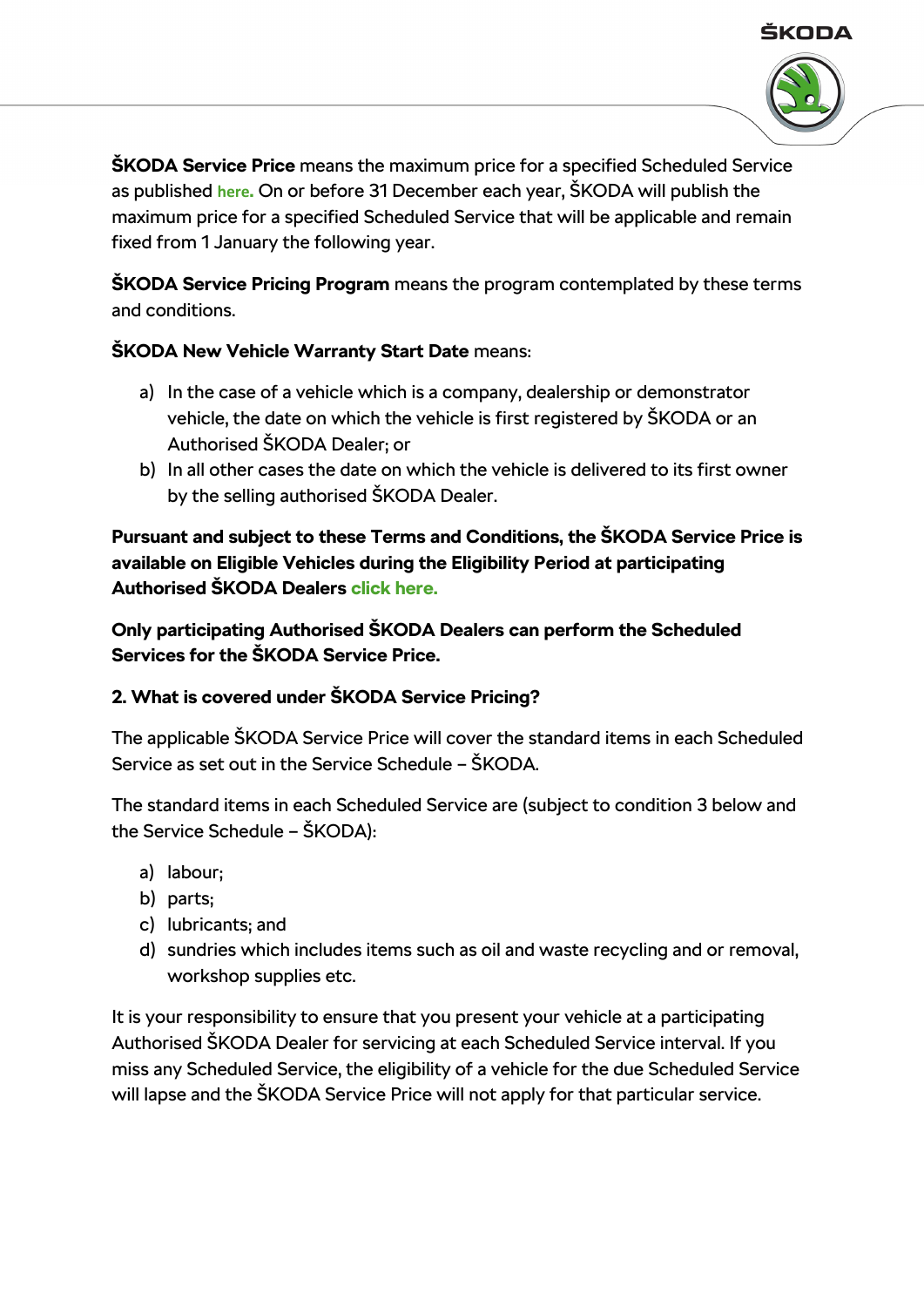#### ŠKODA



## **If you miss any Scheduled Service, additional work may be identified which is not included in the ŠKODA Service Price.**

As some driving conditions place more stress and strain on your vehicle, some maintenance procedures may be required to be performed more regularly than the Scheduled Services. Your participating Authorised ŠKODA Dealer can advise you on the benefits of intermediate servicing in line with your vehicle's operating conditions. Intermediate services are not covered under the ŠKODA Service Pricing Program.

## **3. ŠKODA Service Pricing does not include the following items:**

- Tyre rotation and balancing and wheel alignment where required;
- Repair of accident damage to any body, driveline or chassis components;
- Additional maintenance due to modification from original specification;
- Normal wear and tear consumable items and parts requiring additional maintenance (including but not limited to clutch linings, brake discs and pads, brake linings, wiper blades, globes of all types (excluding Bi Xeon and LED), fuses, trims, brakes, diesel particulate filters, catalytic converters, all belts, water pumps, tyres, spark plugs, filters, Satellite Navigation update disks and all other parts of your vehicle that have been subject to normal wear and tear);
- Items or work required as a result of vehicle misuse or abuse or as a result of the vehicle not being driven in accordance with the manufacturer's specifications and guidelines;
- Additional fluids and additives not specified in the Service Schedule ŠKODA;
- Adjustments not specified in the Service Schedule ŠKODA;
- Additional maintenance and repairs that may be recommended by your Authorised ŠKODA Dealer to suit your individual driving characteristics;
- Service or maintenance of non-genuine ŠKODA parts;
- Service, fitment or maintenance of any accessories, including SKODA accessories

These items will be identified as a separate charge to the published ŠKODA Service Price.

Please note: Participating Authorised ŠKODA Dealers are required to advise you if any additional service or maintenance work is required. You should be informed prior to that work being undertaken and your consent should be requested and obtained before the participating Authorised ŠKODA Dealer undertakes the additional service or maintenance work.